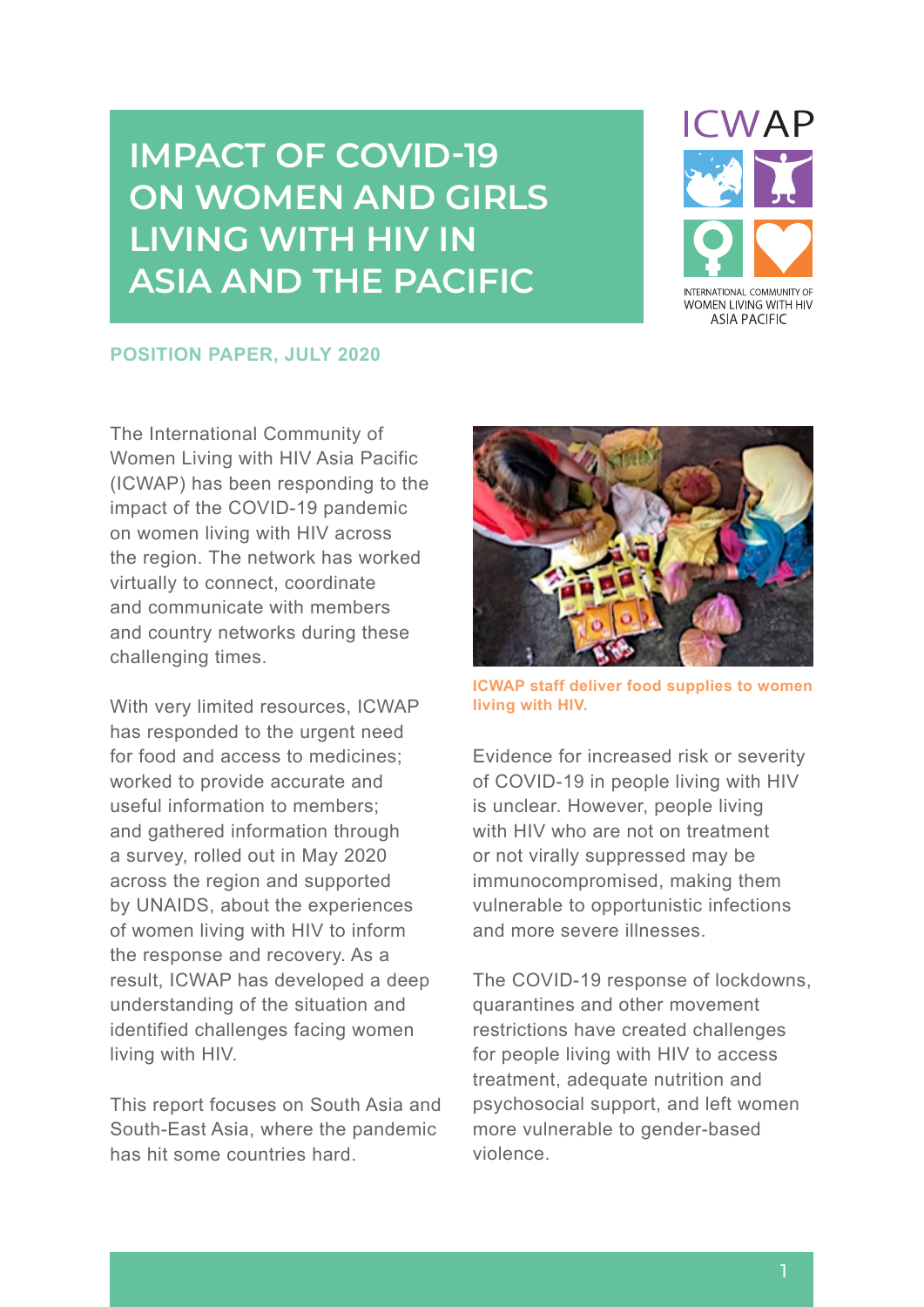#### **SOCIAL AND HUMANITARIAN SUPPORT**

ICWAP and its country members, the Vietnam Network of Women Living with HIV, the National Federation of Women Living with HIV and AIDS in Nepal, the Positive Women Network in India, Srijansil Mahila Samuha in Nepal, and the Positive Women's Network in Indonesia have delivered antiretroviral medicines, food and hygiene kits to women and girls living with HIV, and provided psychosocial support via telephone calls and virtual meetings.



**ICWAP staff deliver food supplies to women living with HIV.**

Ashmita is 26 years old and is living with HIV. She has a son aged 17 months. When she gave birth, her husband evicted her from their house and denied her access to their son. After 18 days, he returned the baby and said his family could not care for him. He asked for financial support to feed



**Ashmita with her son.**

her son, but her husband replied: "If you cannot care for him, just kill him. But never contact me again."

Ashmita started working as a farm labourer, carrying her son on her back. She rented a small hut. When Nepal locked down, she was unable to find work. For more than two weeks she could only afford to eat khole, a mixture of flour and water, while breastfeeding her son. Her body was not able to produce enough milk, and she and her child began to starve.

She was unable to get support from the local government or community because she had migrated from another city and was not listed as a local citizen.

Ashmita has a hearing impairment and sometimes has difficulty communicating. Her HIV status was disclosed by a local trusted person when she asked for help to get her marriage certificate and citizenship to fight for her property rights.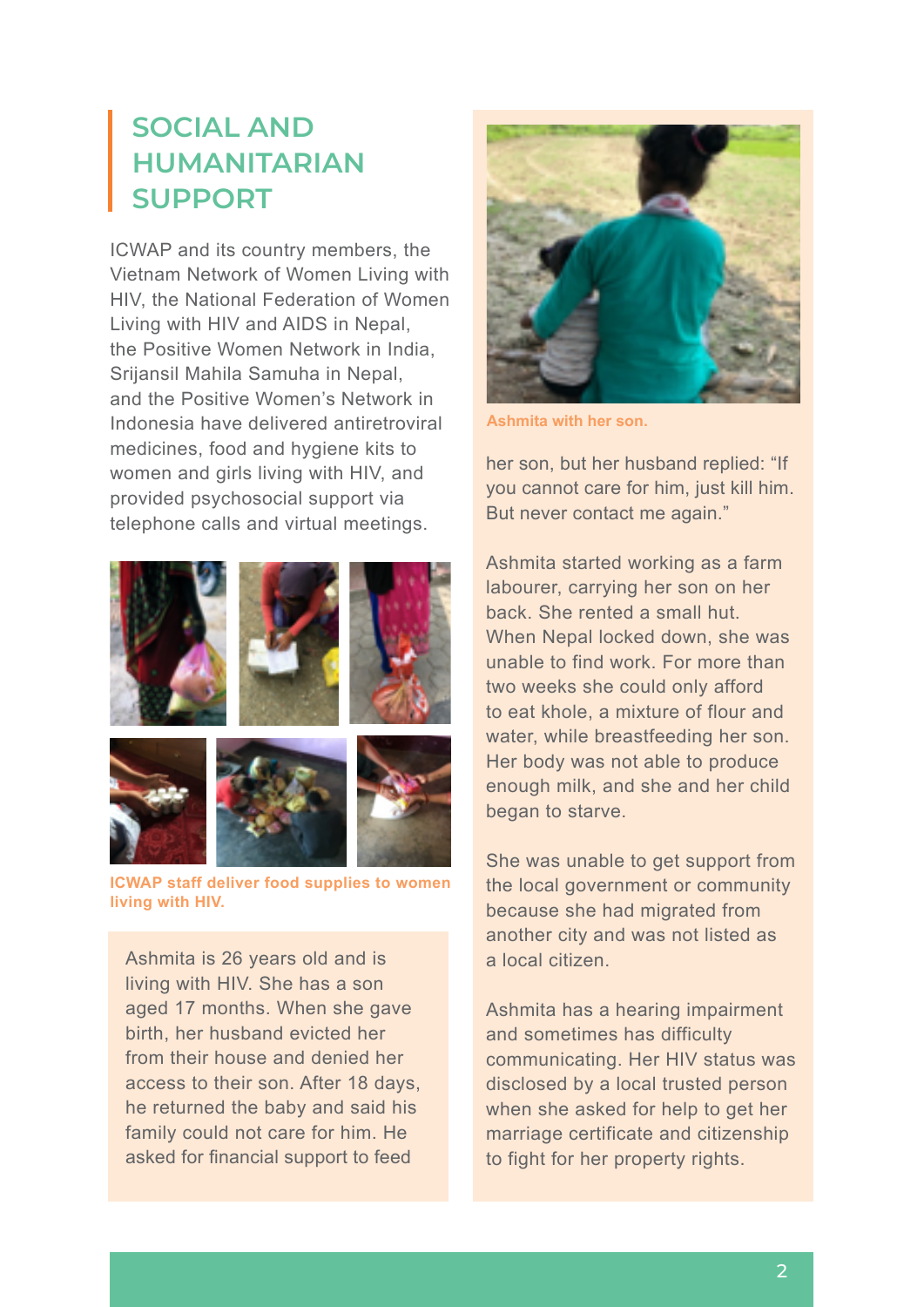People who previously gave her informal work started to discriminate against her. They asked her not to come near their houses.

Community workers referred Ashmita to ICWAP for immediate support. ICWAP gave her rice, oil, pulses, salt, soap, cereals and a small amount of cash so she could feed her son for a few days. ICWAP linked her to a local community women's group for regular psychosocial support. Ashmita is seeking legal support to fight for her property rights. ICWAP is coordinating with a local voluntary legal support organization and providing her with psychosocial support.

### **IMPACT OF COVID-19 ON WOMEN AND GIRLS LIVING WITH HIV**

As the pandemic continues, women and girls are feeling the consequences of lack of access to basic health care, including sexual and reproductive health services. Women living with HIV may not be able to access regular antenatal or postnatal health care, services for prevention of vertical transmission, or essential immunizations for their babies.

Nepal has changed the antiretroviral therapy regimens available during lockdown. Many women living with HIV are concerned about side-effects from the new regimens. Some have stopped taking their antiretroviral medicines as they are not able to travel to treatment centres.

In China some women living with HIV buy their antiretroviral medicines from Thailand because they believe them to be superior to those available or produced locally. Many of these women have been forced to discontinue treatment because the ban on international flights means they cannot obtain their usual medicines from Thailand.

Indonesia has experienced stockouts of antiretroviral medicines, and people living with HIV are receiving enough medicine for only one or two weeks.

In India many women and girls who previously worked in the informal sector are unemployed as a result of the pandemic. They are not able to access government stipends if they work as informal or migrant workers. Some women have missed their medicines for up to 10 days during lockdown as they had to justify where and why they needed to walk or travel.

In many countries, stigma and discrimination in the family and society and fear and anxiety over interactions between HIV and COVID-19 are fuelling mental health issues.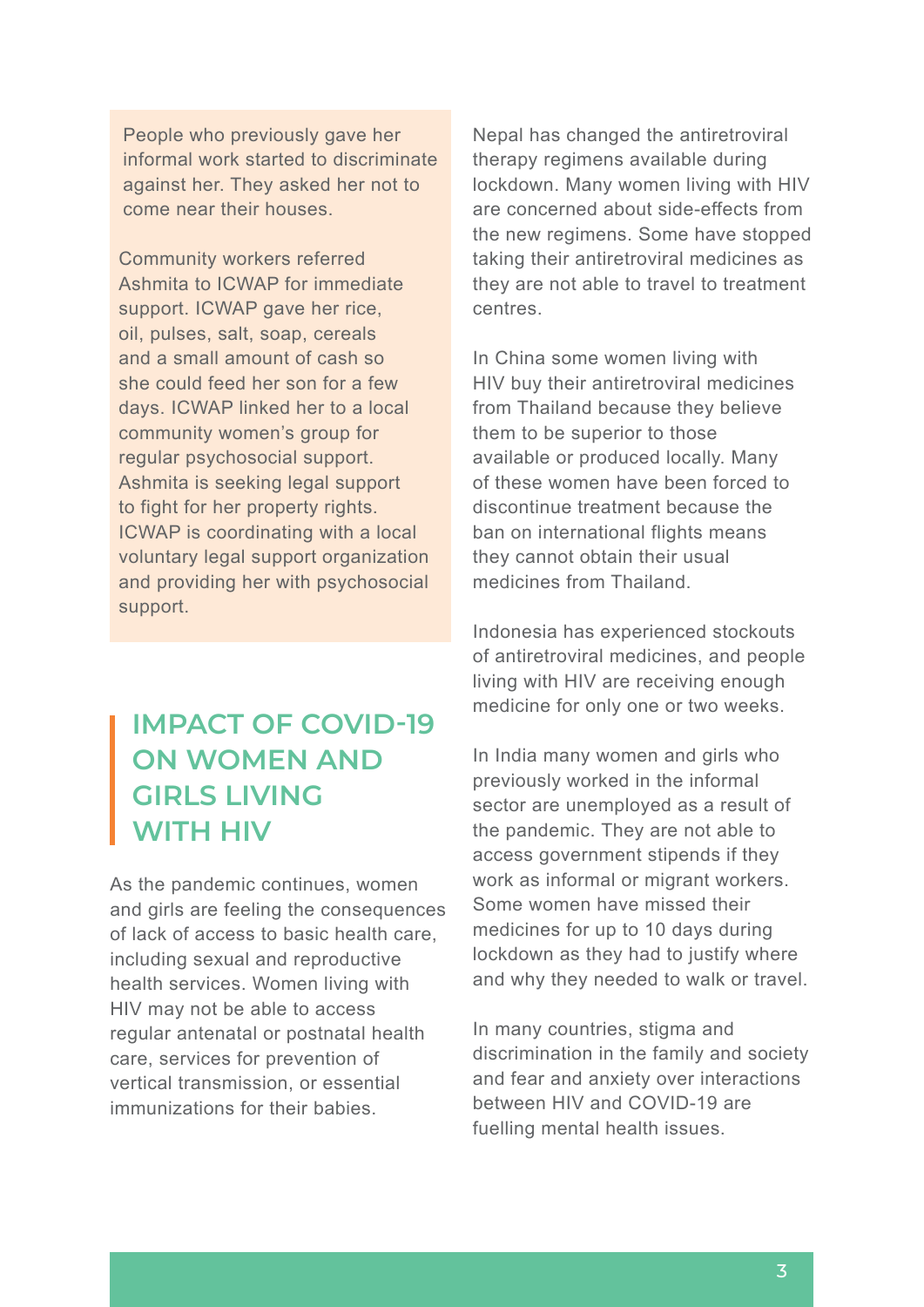#### **ENSURING ACCESS TO ANTIRETROVIRAL THERAPY**

Through social media channels, ICWAP has provided information about COVID-19 prevention and access to antiretroviral therapy and linked people facing challenges in accessing treatment to health facilities.

A migrant worker from Australia was living temporarily in India. He was not listed to receive support at the local antiretroviral centre. He ran out of antiretroviral medicines in the first week of lockdown in April. He tried to access treatment and asked at the nearest police station for a travel pass so he could buy medicines from another district. Instead of the support he needed, he was threatened with jail. He tried to have his medicines sent from Australia, but the medicines were stranded with a courier company and he did not receive them. ICWAP linked him with the local women's network and other activists to find out whether he could have antiretroviral medicines delivered to the village where he was staying. After advocacy from ICWAP, he obtained the medicines from the local clinic. He expressed his thanks to ICWAP and the volunteer who delivered the medicines to his home.

## **PREVENTING COVID-19 IS A PART OF WOMEN'S RIGHT TO HEALTH**

ICWAP urges community leaders to consider the needs of women living with HIV as they respond to the pandemic. Networks of women living with HIV can be a powerful ally to governments in ensuring aid reaches the people who need it. It is essential to empower and financially support networks of women to ensure medicines, food and supplies reach women living with HIV and their families and allow them to adhere to treatment.

Strong collaboration and support are required from local government and stakeholders to address specific gender-related issues in the community:

- Essential health services must remain available to women living with or affected by HIV, despite funding and staff being diverted to COVID-19.
- Pregnant women living with HIV may be at increased risk of transmitting HIV to their babies during COVID-19 travel restrictions or if they cannot access antiretroviral medicines.
- Ministries and emergency responder teams must work to ensure access to sufficient